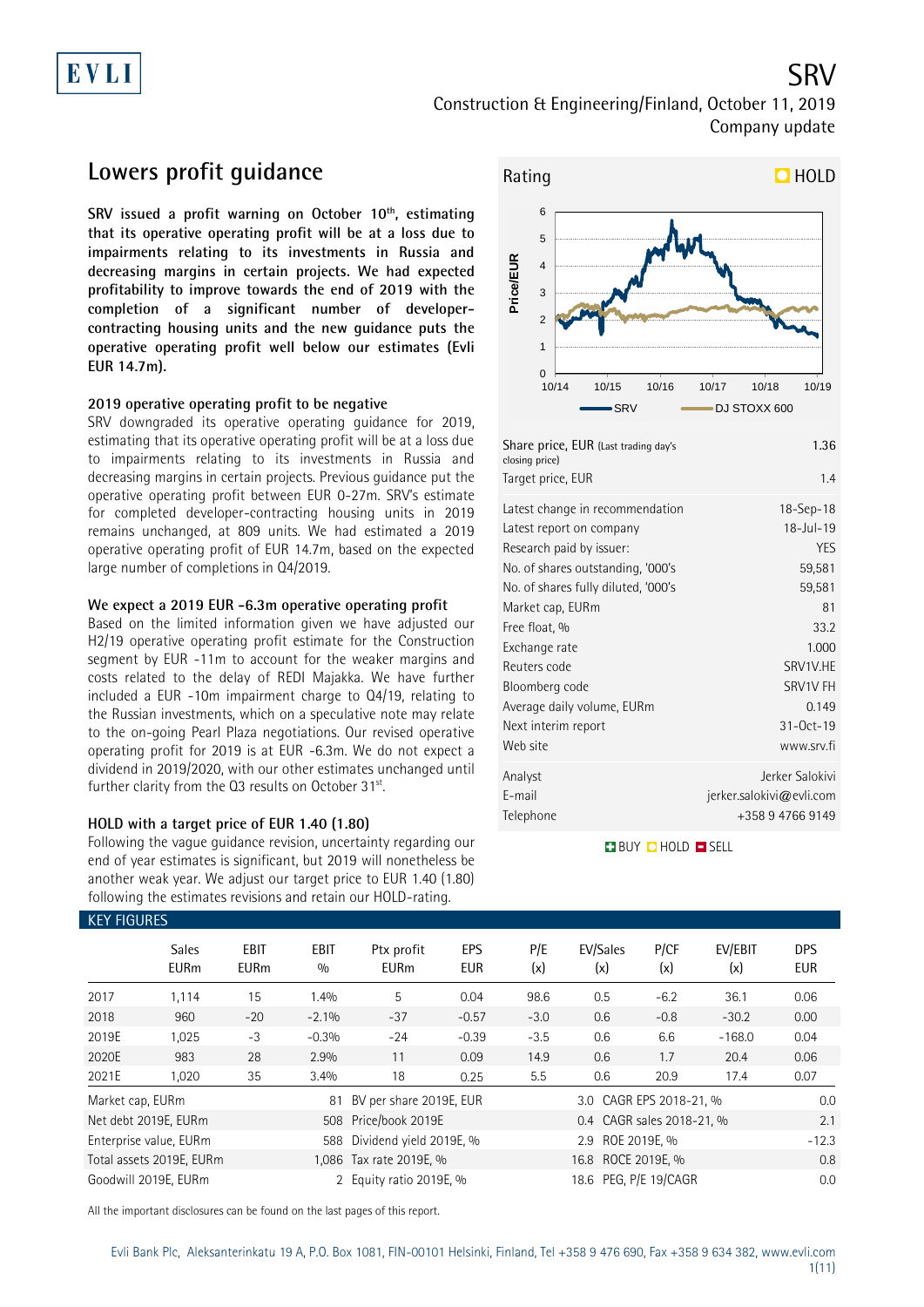# EVLI EQUITY RESEARCH SALL SOMETIME SAN SERVICE SERVICE SERVICE SERVICE SERVICE SERVICE SERVICE SERVICE SERVICE

Construction & Engineering/Finland, October 11, 2019 Company update

| <b>SRV</b>                     | 2017       | Q1/18   | Q2/18    | Q3/18    | Q4/18    | 2018     | Q1/19   | Q2/19    |         | 03/'19E 04/'19E | 2019E                 | 2020E    | 2021E                   |
|--------------------------------|------------|---------|----------|----------|----------|----------|---------|----------|---------|-----------------|-----------------------|----------|-------------------------|
| Revenue                        | 1 1 1 4 .4 | 215.6   | 235.7    | 208.5    | 299.8    | 959.6    | 222.6   | 207.4    | 222.1   | 373.4           | 025.0<br>$\mathbf{1}$ | 983.0    | 020.4<br>$\overline{1}$ |
| change, %                      | 26.1%      | $-3.6%$ | $-17.0%$ | $-22.1%$ | $-11.6%$ | $-13.9%$ | 3.2%    | $-12.0%$ | 6.5%    | 24.6%           | 6.8%                  | $-4.1%$  | 3.8%                    |
|                                |            |         |          |          |          |          |         |          |         |                 |                       |          |                         |
| Operative operating profit     | 27.1       | $-5.1$  | $-3.4$   | $-3.1$   | 1.5      | $-10.1$  | 0.5     | $-3.1$   | $-2.5$  | $-1.2$          | $-6.3$                | 28.2     | 34.6                    |
| -margin                        | 2.4%       | $-2.4%$ | $-1.4%$  | $-1.5%$  | 0.5%     | $-1.1%$  | 0.2%    | $-1.5%$  | $-1.1%$ | $-0.3%$         | $-0.6%$               | 2.9%     | 3.4%                    |
| Items affecting comparability* | $-11.7$    | $-3.7$  | $-2.1$   | $-2.6$   | $-1.4$   | $-9.8$   | 2.8     | 0.0      | 0.0     | 0.0             | 2.8                   | 0.0      | 0.0                     |
| Operating profit               | 15.4       | $-8.8$  | $-5.5$   | $-5.7$   | 0.1      | $-19.9$  | 3.3     | $-3.2$   | $-2.5$  | $-1.2$          | $-3.5$                | 28.2     | 34.6                    |
| -margin                        | 1.4%       | $-4.1%$ | $-2.3%$  | $-2.7%$  | $0.0\%$  | $-2.1%$  | 1.5%    | $-1.5%$  | $-1.1%$ | $-0.3%$         | $-0.3%$               | 2.9%     | 3.4%                    |
| Net financials                 | $-10.7$    | $-3.4$  | $-4.3$   | $-3.5$   | $-6.3$   | $-17.5$  | $-3.6$  | $-7.7$   | $-4.5$  | $-4.5$          | $-20.3$               | $-17.0$  | $-17.0$                 |
| Pre-tax profit                 | 4.6        | $-12.2$ | $-9.8$   | $-9.1$   | $-6.2$   | $-37.3$  | $-0.3$  | $-10.8$  | $-7.0$  | $-5.7$          | $-23.8$               | 11.2     | 17.6                    |
| Income taxes                   | 1.2        | 1.5     | 1.3      | 1.0      | 2.3      | 6.1      | 0.7     | 1.9      | 1.4     | 1.1             | 5.1                   | $-2.2$   | $-3.5$                  |
| Non-controlling interest       | 0.2        | 0.2     | 0.3      | 0.3      | 0.3      | 1.1      | $-0.7$  | 0.0      | 0.0     | 0.0             | $-0.7$                | 0.0      | 0.0                     |
| Net earnings                   | 6.0        | $-10.5$ | $-8.2$   | $-7.8$   | $-4.0$   | $-30.1$  | $-0.4$  | $-9.0$   | $-5.6$  | $-4.6$          | $-19.6$               | 9.0      | 14.1                    |
| EPS**                          | 0.05       | $-0.19$ | $-0.34$  | $-0.14$  | $-0.08$  | $-0.56$  | $-0.02$ | $-0.18$  | $-0.11$ | $-0.09$         | $-0.40$               | 0.14     | 0.22                    |
|                                |            |         |          |          |          |          |         |          |         |                 |                       |          |                         |
| Construction                   | 2017       | Q1/18   | Q2/18    | Q3/18    | Q4/18    | 2018     | Q1/19   | Q2/19    | Q3/'19E | Q4/'19E         | 2019E                 | 2020E    | 2021E                   |
| Revenue                        |            | 214.7   | 234.5    | 207.7    | 298.5    | 955.4    | 221.9   | 206.7    | 220.9   | 372.2 1         | 021.2                 | 978.0    | 015.9<br>$\mathbf{1}$   |
| change, %                      |            |         |          |          |          |          | 3.4%    | $-11.9%$ | 6.3%    | 24.7%           | 6.9%                  | $-4.2%$  | 3.9%                    |
|                                |            |         |          |          |          |          |         |          |         |                 |                       |          |                         |
| <b>Business construction</b>   |            | 155.4   | 166.7    | 160.3    | 183.9    | 666.3    | 144.9   | 162.6    | 167.5   | 178.9           | 653.9                 | 672.0    | 685.4                   |
| change, %                      |            |         |          |          |          |          | $-6.8%$ | $-2.5%$  | 4.5%    | $-2.7%$         | $-1.9%$               | 2.8%     | 2.0%                    |
| <b>Housing construction</b>    |            | 59.3    | 67.8     | 47.4     | 114.6    | 289.1    | 77.0    | 43.6     | 53.4    | 193.3           | 367.3                 | 306.0    | 330.5                   |
| change, %                      |            |         |          |          |          |          | 29.8%   | $-35.7%$ | 12.7%   | 68.7%           | 27.1%                 | $-16.7%$ | 8.0%                    |
|                                |            |         |          |          |          |          |         |          |         |                 |                       |          |                         |
| Operating profit               |            | $-3.2$  | $-1.1$   | $-1.6$   | $-7.5$   | $-13.4$  | 4.8     | 2.0      | $-0.5$  | 11.8            | 18.1                  | 35.2     | 38.6                    |
| -margin                        |            | $-1.5%$ | $-0.5%$  | $-0.8%$  | $-2.5%$  | $-1.4%$  | 2.2%    | 1.0%     | $-0.2%$ | 3.2%            | 1.8%                  | 3.6%     | 3.8%                    |
| Investments                    | 2017       | Q1/18   | Q2/18    | Q3/18    | Q4/18    | 2018     | Q1/19   | Q2/19    | Q3/'19E | Q4/'19E         | 2019E                 | 2020E    | 2021E                   |
| Revenue                        |            | 1.2     | 1.2      | 1.2      | 1.0      | 4.6      | 1.3     | 1.5      | 1.2     | 1.2             | 5.2                   | 5.0      | 4.5                     |
| change, %                      |            |         |          |          |          |          | 8.3%    | 25.0%    | 0.0%    | 20.0%           | 13.0%                 | $-3.8%$  | $-10.0%$                |
|                                |            |         |          |          |          |          |         |          |         |                 |                       |          |                         |
| Operative operating profit     |            | $-1.9$  | $-0.8$   | $-1.1$   | -4.0     | $-7.8$   | $-2.7$  | $-1.9$   | $-1.5$  | $-11.5$         | $-17.6$               | $-4.0$   | $-1.0$                  |
| Items affecting comparability* |            | $-3.7$  | $-2.1$   | $-2.6$   | $-1.4$   | $-9.8$   | 2.8     | 0.0      | 0.0     | 0.0             | 2.8                   | 0.0      | 0.0                     |
| Operating profit               |            | $-5.6$  | $-2.9$   | $-3.7$   | $-5.4$   | $-17.6$  | 0.1     | $-1.9$   | $-1.5$  | $-11.5$         | $-14.8$               | $-4.0$   | $-1.0$                  |
|                                |            |         |          |          |          |          |         |          |         |                 |                       |          |                         |
| Other operations and elim.     | 2017       | Q1/18   | Q2/18    | Q3/18    | Q4/18    | 2018     | Q1/19   | Q2/19    | Q3/19E  | Q4/'19E         | 2019E                 | 2020E    | 2021E                   |
| Revenue                        | 0.4        | $-0.3$  | 0.0      | $-0.4$   | 0.3      | $-0.4$   | $-0.6$  | $-0.8$   | 0.0     | 0.0             | $-1.4$                | 0.0      | 0.0                     |
| Operating profit               | $-4.8$     | 0.0     | $-1.5$   | $-0.4$   | 13.0     | 11.1     | $-1.6$  | $-3.2$   | $-0.5$  | $-1.5$          | $-6.8$                | $-3.0$   | $-3.0$                  |

| SRV                        | 2018    | Q1/19  |        | 02/'19 03/'19E 04/'19E |         | 2019E      | 2019E  |          | 2020E      | 2020E           |         | 2021E      | 2021E  |               |
|----------------------------|---------|--------|--------|------------------------|---------|------------|--------|----------|------------|-----------------|---------|------------|--------|---------------|
| <b>Estimates revisions</b> |         |        |        |                        |         | <b>New</b> | Old    | Change   | <b>New</b> | O <sub>Id</sub> | Change  | <b>New</b> | Old    | <b>Change</b> |
| Revenue                    | 959.6   | 222.6  | 207.4  | 222.1                  | 373.4   | 025.0      | 025.0  | $0.0\%$  | 983.0      | 983.0           | $0.0\%$ | 020.4      | 020.4  | $0.0\%$       |
| Construction               | 955.4   | 221.9  | 206.7  | 220.9                  | 372.2   | 021.2      | 1021.2 | 0.0%     | 978.0      | 978.0           | 0.0%    | 015.9      | 1015.9 | 0.0%          |
| -Business construction     | 666.3   | 144.9  | 162.6  | 167.5                  | 178.9   | 653.9      | 653.9  | 0.0%     | 672.0      | 672.0           | 0.0%    | 685.4      | 685.4  | 0.0%          |
| -Housing construction      | 289.1   | 77.0   | 43.6   | 53.4                   | 193.3   | 367.3      | 367.3  | 0.0%     | 306.0      | 306.0           | 0.0%    | 330.5      | 330.5  | 0.0%          |
| Investments                | 4.6     | 1.3    | 1.5    | 1.2                    | 1.2     | 5.2        | 5.2    | 0.0%     | 5.0        | 5.0             | 0.0%    | 4.5        | 4.5    | 0.0%          |
| Other operations and elim. | $-0.4$  | $-0.6$ | $-0.8$ | 0.0                    | 0.0     | $-1.4$     | $-1.4$ | 0.0%     | 0.0        | 0.0             |         | 0.0        | 0.0    | $\sim$        |
| Operative operating profit | $-10.1$ | 0.5    | $-3.1$ | $-2.5$                 | $-1.2$  | $-6.3$     | 14.7   | -        | 28.2       | 28.2            | $0.0\%$ | 34.6       | 34.6   | $0.0\%$       |
| Construction               | $-13.4$ | 4.8    | 2.0    | $-0.5$                 | 11.8    | 18.1       | 29.1   | $-37.8%$ | 35.2       | 35.2            | 0.0%    | 38.6       | 38.6   | 0.0%          |
| Investments                | $-7.8$  | $-2.7$ | $-1.9$ | $-1.5$                 | $-11.5$ | $-17.6$    | $-7.6$ | $-132%$  | $-4.0$     | $-4.0$          | 0.0%    | $-1.0$     | $-1.0$ | 0.0%          |
| Other operations and elim. | 11.1    | $-1.6$ | $-3.2$ | $-0.5$                 | $-1.5$  | $-6.8$     | $-6.8$ | 0.0%     | $-3.0$     | $-3.0$          | 0.0%    | $-3.0$     | $-3.0$ | 0.0%          |
| Operating profit           | $-19.9$ | 3.3    | $-3.2$ | $-2.5$                 | $-1.2$  | $-3.5$     | 17.5   | -        | 28.2       | 28.2            | $0.0\%$ | 34.6       | 34.6   | $0.0\%$       |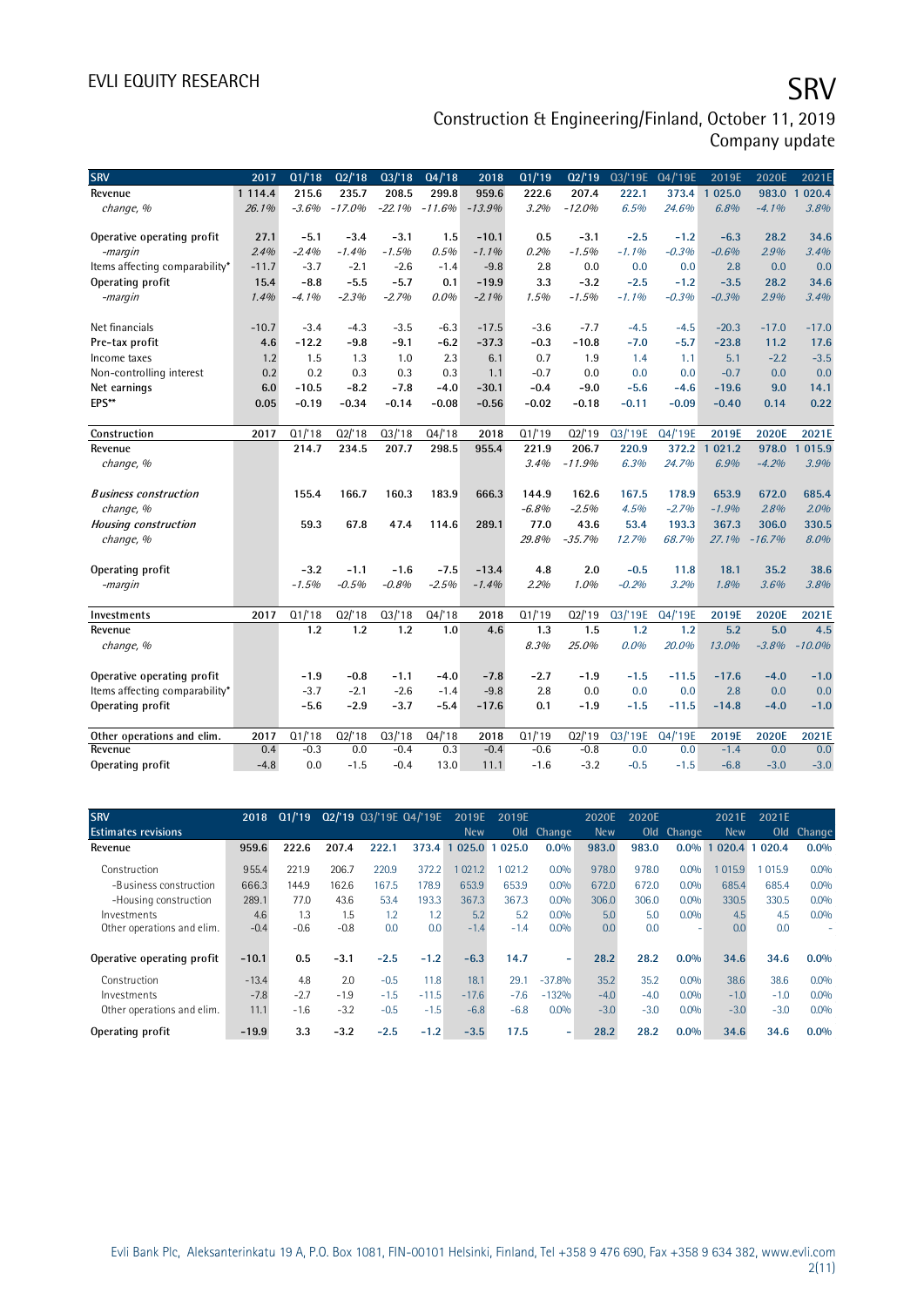| VALUATION RESULTS        | <b>BASE CASE DETAILS</b>    | VALUATION ASSUMPTIONS   | ASSUMPTIONS FOR WACC           |      |
|--------------------------|-----------------------------|-------------------------|--------------------------------|------|
| Current share price      | 1.36 PV of Free Cash Flow   | 306 Long-term growth, % | 2.0 Risk-free interest rate, % | 2.25 |
| DCF share value          | 1.99 PV of Horizon value    | 206 WACC, %             | 8.6 Market risk premium, %     | 5.8  |
| Share price potential, % | -84.6 Unconsolidated equity | 1 Spread, %             | 0.5 Debt risk premium, %       | 3.5  |
| Maximum value            | 0.8 Marketable securities   | 93 Minimum WACC, %      | 8.1 Equity beta coefficient    | 1.40 |
| Minimum value            | -0.3 Debt - dividend        | -594 Maximum WACC, %    | 9.1 Target debt ratio, %       | 45   |
| Horizon value, %         | 40.3 Value of stock         | 12 Nr of shares, Mn     | 59.6 Effective tax rate, %     | 20   |

IFRS 16 net-debt adjusted

| DCF valuation, EURm       | 2018    | 2019E  | 2020E       | 2021E        | 2022E        | 2023E       | 2024E        | 2025E    | 2026E        | 2027E    | 2028E       | Horizon |
|---------------------------|---------|--------|-------------|--------------|--------------|-------------|--------------|----------|--------------|----------|-------------|---------|
| Net sales                 | 960     | 1,025  | 983         | 1,020        | 1,041        | 1,062       | 1,083        | 1,105    | 1,127        | 1,149    | 1,173       | 1,197   |
| Sales growth, %           | $-13.8$ | 6.8    | $-4.1$      | 3.8          | 2.0          | 2.0         | 2.0          | 2.0      | 2.0          | 2.0      | 2.0         | 2.0     |
| Operating income (EBIT)   | $-20$   | -3     | 28          | 35           | 36           | 37          | 38           | 39       | 39           | 40       | 41          | 42      |
| EBIT margin, %            | $-2.1$  | $-0.3$ | 2.9         | 3.4          | 3.5          | 3.5         | 3.5          | 3.5      | 3.5          | 3.5      | 3.5         | 3.5     |
| + Depreciation+amort.     | 5       | 12     | 13          | 12           | 13           | 13          | 13           | 14       | 14           | 14       | 14          |         |
| - Income taxes            | $-4$    |        | $-5$        | $-6$         | $-6$         | -6          | $-6$         | $-6$     | $-7$         | $-7$     | $-7$        |         |
| - Change in NWC           | $-105$  | 3      | 10          | $-37$        | $-6$         | 5           | 5            | $-5$     | $-6$         | $-6$     | $-6$        |         |
| NWC / Sales, %            | 43.5    | 40.4   | 41.1        | 43.2         | 42.9         | 41.6        | 40.3         | 40.0     | 39.7         | 39.4     | 39.1        |         |
| + Change in other liabs   | 2       | 0      | $\mathbf 0$ | $\mathbf{0}$ | $\mathbf{0}$ | $\mathbf 0$ | 0            | 0        | $\mathbf 0$  | 0        | $\mathbf 0$ |         |
| - Capital Expenditure     | $-15$   | $-13$  | $-13$       | $-13$        | $-13$        | $-13$       | $-13$        | $-14$    | $-14$        | $-14$    | $-15$       | $-15$   |
| Investments / Sales, %    | 1.5     | 1.2    | 1.3         | 1.2          | 1.2          | 1.2         | 1.2          | 1.2      | 1.2          | 1.2      | 1.2         | 1.2     |
| - Other items             | $-4$    | 20     | $-4$        | 85           | 91           | $\Omega$    | $\mathbf{0}$ | $\Omega$ | $\mathbf{0}$ | $\Omega$ | 0           |         |
| = Unlevered Free CF (FCF) | $-139$  | 20     | 30          | 76           | 115          | 36          | 37           | 27       | 27           | 28       | 28          | 440     |
| $=$ Discounted FCF (DFCF) |         | 20     | 27          | 63           | 88           | 25          | 24           | 16       | 15           | 14       | 13          | 206     |
|                           |         |        |             |              |              |             |              |          |              |          |             |         |
| = DFCF min WACC           |         | 20     | 27          | 64           | 90           | 26          | 24           | 16       | 15           | 15       | 14          | 233     |
| $=$ DFCF max WACC         |         | 19     | 27          | 63           | 87           | 25          | 23           | 15       | 14           | 14       | 13          | 184     |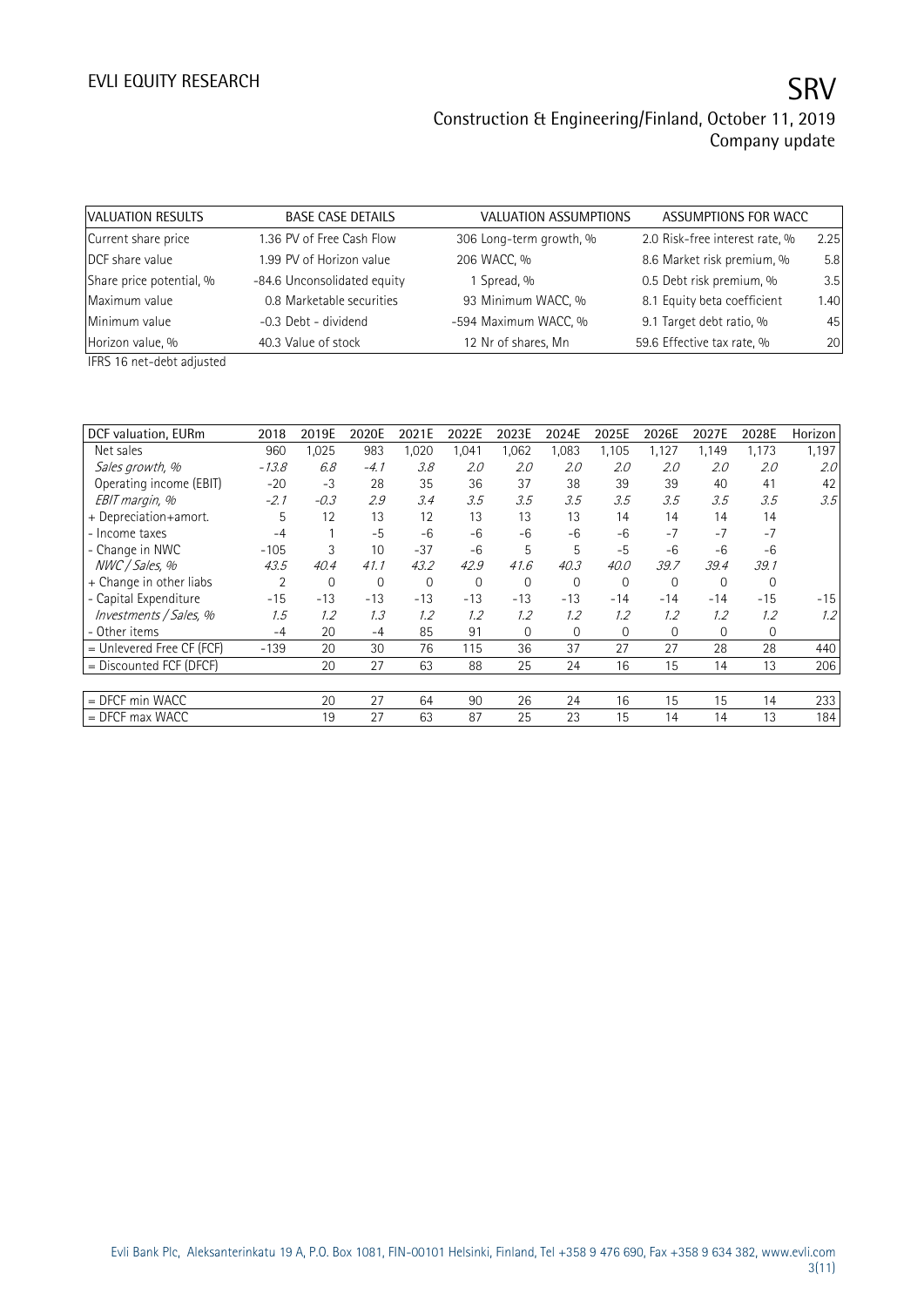| <b>INTERIM FIGURES</b>               |                |                |                |                |              |                |                |                |                |                |             |         |
|--------------------------------------|----------------|----------------|----------------|----------------|--------------|----------------|----------------|----------------|----------------|----------------|-------------|---------|
| EVLI ESTIMATES, EURm                 | 201801         | 201802         | 201803         | 201804         | 2018         | 2019Q1         | 201902         | 2019Q3E        | 2019Q4E        | 2019E          | 2020E       | 2021E   |
| Net sales                            | 216            | 236            | 209            | 300            | 960          | 223            | 207            | 222            | 373            | 1,025          | 983         | 1,020   |
| EBITDA                               | $-8$           | $-5$           | $-5$           | 3              | $-15$        | 6              | $\mathbf 0$    | $\overline{1}$ | $\overline{2}$ | 9              | 41          | 47      |
| EBITDA margin (%)                    | -3.7           | $-2.1$         | $-2.3$         | 1.0            | $-1.5$       | 2.8            | 0.0            | 0.2            | 0.5            | 0.8            | 4.2         | 4.6     |
| <b>FBIT</b>                          | $-9$           | $-5$           | $-6$           | $\mathbf 0$    | $-20$        | 3              | $-3$           | $-2$           | $-1$           | $-3$           | 28          | 35      |
| EBIT margin (%)                      | $-4.1$         | $-2.3$         | $-2.7$         | 0.0            | $-2.1$       | 1.5            | $-1.5$         | $-1.1$         | $-0.3$         | $-0.3$         | 2.9         | 3.4     |
| Net financial items                  | $-3$           | $-4$           | $-3$           | $-6$           | $-17$        | $-4$           | $-8$           | $-4$           | $-4$           | $-20$          | $-17$       | $-17$   |
| Pre-tax profit                       | $-12$          | $-10$          | -9             | $-6$           | $-37$        | $\mathbf 0$    | $-11$          | $-7$           | $-6$           | $-24$          | 11          | 18      |
| Tax                                  | $\overline{2}$ | $\overline{1}$ | $\overline{1}$ | $\mathfrak{D}$ | 6            | $-1$           | 2              | 1              | $\mathbf{1}$   | $\overline{4}$ | $-2$        | $-3$    |
| Tax rate (%)                         | 12.3           | 13.3           | 10.9           | 37.1           | 16.3         | $-233.3$       | 20.0           | 20.0           | 20.0           | 16.8           | 16.8        | 16.8    |
| Net profit                           | $-11$          | $-9$           | $-9$           | $-4$           | $-34$        | $-1$           | $-10$          | $-7$           | $-6$           | $-23$          | 5           | 15      |
| EPS                                  | $-0.19$        | $-0.15$        | $-0.15$        | $-0.07$        | $-0.57$      | $-0.02$        | $-0.16$        | $-0.11$        | $-0.09$        | $-0.39$        | 0.09        | 0.25    |
| EPS adjusted (diluted no. of shares) | $-0.19$        | $-0.15$        | $-0.15$        | $-0.07$        | $-0.57$      | $-0.02$        | $-0.16$        | $-0.11$        | $-0.09$        | $-0.39$        | 0.09        | 0.25    |
| Dividend per share                   | 0.00           | 0.00           | 0.00           | 0.00           | 0.00         | 0.00           | 0.00           | 0.00           | 0.00           | 0.04           | 0.06        | 0.07    |
| SALES, EURm                          |                |                |                |                |              |                |                |                |                |                |             |         |
| Construction                         | 215            | 235            | 208            | 298            | 955          | 222            | 207            | 221            | 372            | 1,022          | 978         | 1,016   |
| Investments                          | $\mathbf{1}$   | $\mathbf{1}$   | $\mathbf{1}$   | $\overline{1}$ | 5            | $\overline{1}$ | $\overline{2}$ | $\mathbf{1}$   | $\mathbf{1}$   | 5              | 5           | 5       |
| Other                                | 0              | 0              | 0              | 0              | $\mathbf{0}$ | $-1$           | $-1$           | 0              | 0              | $-1$           | $\mathbf 0$ | 0       |
| Total                                | 216            | 236            | 209            | 300            | 960          | 223            | 207            | 222            | 373            | 1,025          | 983         | 1,020   |
| SALES GROWTH, Y/Y %                  |                |                |                |                |              |                |                |                |                |                |             |         |
| Construction                         | 0.0            | 0.0            | 0.0            | 0.0            | 0.0          | 3.3            | $-11.9$        | 6.4            | 24.7           | 6.9            | $-4.3$      | 3.9     |
| Investments                          | 0.0            | 0.0            | 0.0            | 0.0            | 0.0          | 8.3            | 25.0           | 0.0            | 20.0           | 13.0           | $-3.8$      | $-10.0$ |
| Other                                | 0.0            | 0.0            | 0.0            | 0.0            | 0.0          | 100.0          |                | $-100.1$       | $-100.0$       | 1,300.0        | $-100.0$    | 0.0     |
| Group                                | $-100.0$       | $-100.0$       | $-100.0$       | $-100.0$       | $-100.0$     | 0.0            | 0.0            | 0.0            | 0.0            | 0.0            | 0.0         | 0.0     |
| Total                                | $-3.6$         | $-16.9$        | $-22.1$        | $-11.5$        | $-13.8$      | 3.2            | $-12.0$        | 6.4            | 24.6           | 6.8            | $-4.1$      | 3.8     |
| EBIT, EURm                           |                |                |                |                |              |                |                |                |                |                |             |         |
| Construction                         | $-3$           | $-1$           | $-2$           | $-7$           | $-13$        | 5              | $\overline{2}$ | 0              | 12             | 18             | 35          | 39      |
| Investments                          | $-6$           | $-3$           | $-4$           | $-5$           | $-18$        | $\mathbf 0$    | $-2$           | $-1$           | $-11$          | $-15$          | $-4$        | $-1$    |
| Other                                | $\mathbf 0$    | $-1$           | $\mathbf{0}$   | 13             | 11           | $-2$           | $-3$           | 0              | $-1$           | $-7$           | $-3$        | $-3$    |
| Total                                | $-9$           | $-5$           | $-6$           | $\mathbf{0}$   | $-20$        | 3              | $-3$           | $-2$           | $-1$           | $-3$           | 28          | 35      |
| EBIT margin, %                       |                |                |                |                |              |                |                |                |                |                |             |         |
| Construction                         | $-1.5$         | $-0.5$         | $-0.8$         | $-2.5$         | $-1.4$       | 2.2            | 1.0            | $-0.2$         | 3.2            | 1.8            | 3.6         | 3.8     |
| Investments                          | $-466.7$       | $-241.7$       | $-308.3$       | $-540.0$       | $-382.6$     | 7.7            | $-126.7$       | $-125.0$       | $-958.3$       | $-284.6$       | $-80.0$     | $-22.2$ |
| Other                                | 0.0            |                | 399.6          | 4,333.3        | $-11,100.0$  | 266.7          | 400.0          |                |                | 485.7          |             |         |
| Total                                | $-4.1$         | $-2.3$         | $-2.7$         | 0.0            | $-2.1$       | 1.5            | $-1.5$         | $-1.1$         | $-0.3$         | $-0.3$         | 2.9         | 3.4     |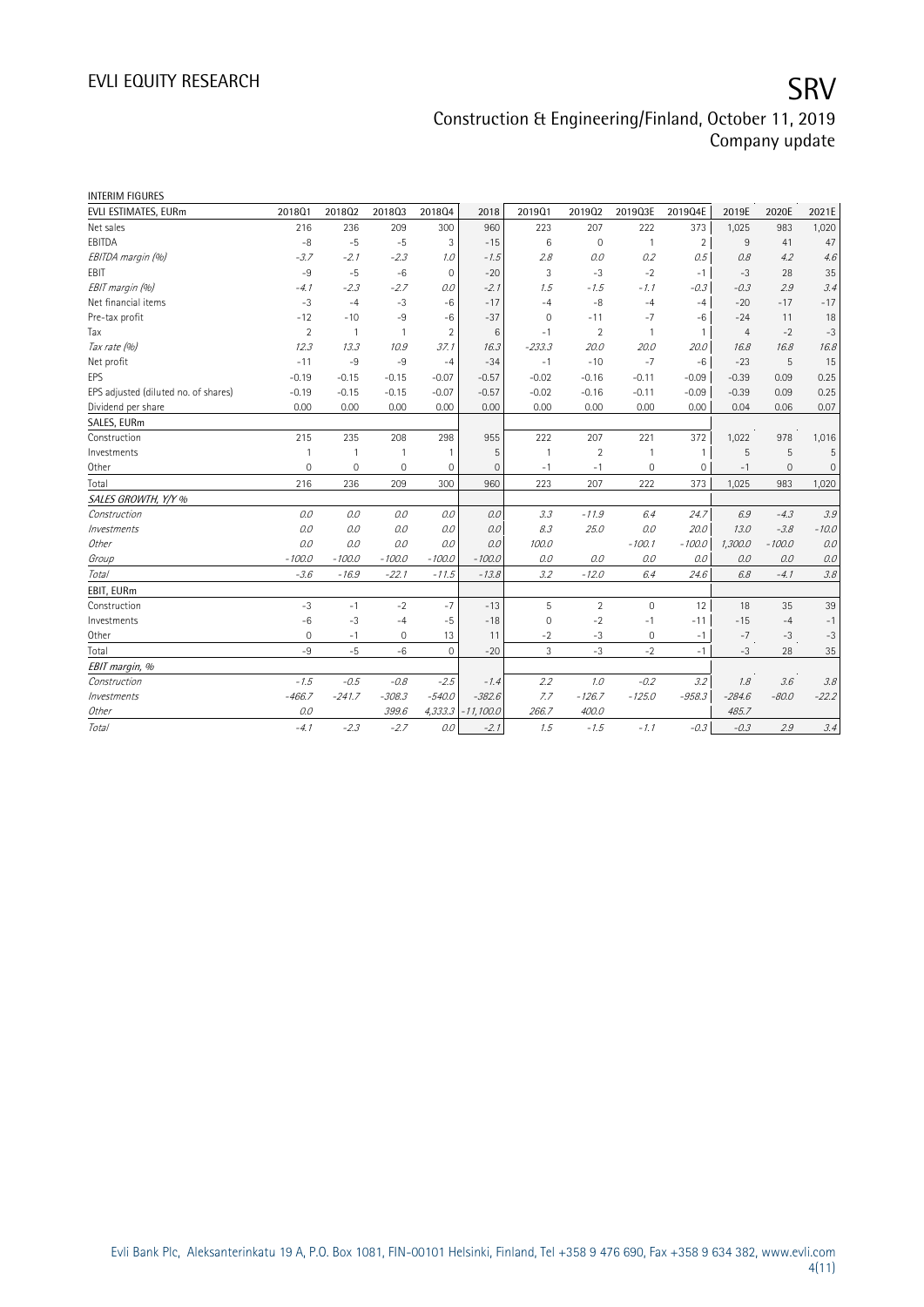| <b>INCOME STATEMENT, EURm</b>            | 2014                | 2015           | 2016                | 2017                        | 2018         | 2019E               | 2020E        | 2021E               |
|------------------------------------------|---------------------|----------------|---------------------|-----------------------------|--------------|---------------------|--------------|---------------------|
| Sales                                    | 685                 | 719            | 884                 | 1,114                       | 960          | 1,025               | 983          | 1,020               |
| Sales growth (%)                         | 0.8                 | 5.1            | 22.9                | 26.0                        | $-13.8$      | 6.8                 | $-4.1$       | 3.8                 |
| Costs                                    | $-658$              | $-691$         | $-850$              | $-1,093$                    | $-974$       | $-1,017$            | $-942$       | $-973$              |
| Reported EBITDA                          | 27                  | 28             | 34                  | 21                          | $-15$        | 9                   | 41           | 47                  |
| Extraordinary items in EBITDA            | $\mathbf 0$         | $\mathbf 0$    | $\mathsf{O}\xspace$ | $\mathsf{O}\xspace$         | $\mathbb O$  | $\mathsf{O}\xspace$ | $\mathbf 0$  | $\mathbb O$         |
| EBITDA margin (%)                        | 3.9                 | 3.9            | 3.9                 | 1.9                         | $-1.5$       | 0.8                 | 4.2          | 4.6                 |
| Depreciation                             | $-2$                | $-3$           | $-7$                | $-6$                        | $-5$         | $-12$               | $-13$        | $-12$               |
| EBITA                                    | 25                  | 25             | 28                  | 15                          | $-20$        | $-3$                | 28           | 35                  |
| Goodwill amortization / writedown        | $\mathbf 0$         | $\mathbf 0$    | $\mathsf{O}\xspace$ | $\mathsf{O}\xspace$         | $\mathbf 0$  | $\mathbf 0$         | $\mathbf 0$  | $\mathbb O$         |
| Reported EBIT                            | 25                  | 25             | 28                  | 15                          | $-20$        | $-3$                | 28           | 35                  |
| EBIT margin (%)                          | 3.6                 | 3.4            | 3.1                 | 1.4                         | $-2.1$       | $-0.3$              | 2.9          | 3.4                 |
| Net financials                           | $-6$                | $-7$           | $-11$               | $-11$                       | $-17$        | $-20$               | $-17$        | $-17$               |
| Pre-tax profit                           | 18                  | 18             | 16                  | 5                           | $-37$        | $-24$               | 11           | 18                  |
| Extraordinary items                      | $\mathbf 0$         | 0              | $\mathsf{O}\xspace$ | $\mathsf{O}\xspace$         | $\mathbf 0$  | 0                   | $\mathbf 0$  | $\mathbb O$         |
| Taxes                                    | $-4$                | $-4$           | $-2$                | $\mathbf{1}$                | 6            | 4                   | $-2$         | $-3$                |
| Minority shares                          | $\mathbf 0$         | 0              | $\mathsf{O}\xspace$ | $\mathsf{O}\xspace$         | 1            | $\mathbf{1}$        | $\mathbf 0$  | $\mathbf 0$         |
| Net profit                               | 10                  | 10             | 9                   | $\overline{2}$              | $-34$        | $-23$               | $\mathsf S$  | 15                  |
| <b>BALANCE SHEET, EURm</b>               |                     |                |                     |                             |              |                     |              |                     |
| Assets                                   |                     |                |                     |                             |              |                     |              |                     |
| Fixed assets                             | 152                 | 263            | 295                 | 287                         | 286          | 286                 | 286          | 286                 |
| % of sales                               | 22                  | 37             | 33                  | 26                          | 30           | 28                  | 29           | 28                  |
| Goodwill                                 | $\sqrt{2}$          | $\overline{c}$ | $\overline{2}$      | $\sqrt{2}$                  | $\sqrt{2}$   | $\overline{2}$      | $\sqrt{2}$   | $\overline{2}$      |
| % of sales                               | 0                   | 0              | 0                   | 0                           | 0            | 0                   | 0            | 0                   |
| Inventory                                | 313                 | 337            | 400                 | 419                         | 438          | 390                 | 374          | 388                 |
| % of sales                               | 46                  | 47             | 45                  | 38                          | 46           | 38                  | 38           | 38                  |
| Receivables                              | 84                  | 119            | 122                 | 146                         | 283          | 291                 | 286          | 318                 |
| % of sales                               | 12                  | 17             | 14                  | 13                          | 29           | 28                  | 29           | 31                  |
| Liquid funds                             | 18                  | 35             | 55                  | 24                          | 93           | 99                  | 95           | 99                  |
| % of sales                               | $\mathcal{I}% _{G}$ | 5              | 6                   | $\overline{2}$              | 10           | 10                  | 10           | 10                  |
| Total assets<br>Liabilities              | 576                 | 763            | 883                 | 889                         | 1,120        | 1,086               | 1,061        | 1,112               |
| Equity                                   | 180                 | 232            | 250                 | 238                         | 189          | 179                 | 182          | 193                 |
| % of sales                               | 26                  | 32             | 28                  | 21                          | 20           | 17                  | 18           | 19                  |
| Deferred taxes                           | $\sqrt{2}$          | $\sqrt{2}$     | $\overline{4}$      | 5                           | 5            | 5                   | $\sqrt{5}$   | 5                   |
| % of sales                               | 0                   | 0              | 0                   | 0                           | $\mathcal I$ | 0                   | $\mathcal I$ | 0                   |
| Interest bearing debt                    | 270                 | 311            | 346                 | 366                         | 594          | 608                 | 590          | 620                 |
| % of sales                               | 39                  | 43             | 39                  | 33                          | 62           | 59                  | 60           | 61                  |
| Non-interest bearing current liabilities | 114                 | 202            | 253                 | 252                         | 304          | 267                 | 256          | 265                 |
| % of sales                               | 17                  | 28             | 29                  | 23                          | 32           | 26                  | 26           | 26                  |
| Other interest free debt                 | $\mathbf 0$         | $\overline{4}$ | 14                  | 18                          | 9            | 9                   | 9            | 9                   |
| % of sales                               | 0                   | $\mathcal{I}$  | $\overline{2}$      | $\mathcal{L}_{\mathcal{L}}$ | $\mathcal I$ | $\mathcal{I}$       | $\mathcal I$ | $\mathcal I$        |
| Total liabilities                        | 576                 | 763            | 883                 | 889                         | 1,120        | 1,086               | 1,061        | 1,112               |
| CASH FLOW, EURm                          |                     |                |                     |                             |              |                     |              |                     |
| + EBITDA                                 | 27                  | 28             | 34                  | 21                          | $-15$        | 9                   | 41           | 47                  |
| - Net financial items                    | $-6$                | $-7$           | $-11$               | $-11$                       | $-17$        | $-20$               | $-17$        | $-17$               |
| - Taxes                                  | $-4$                | $-3$           | $-2$                | $\mathsf{O}\xspace$         | $-1$         | $\overline{4}$      | $-2$         | $-3$                |
| - Increase in Net Working Capital        | 39                  | 29             | $-15$               | $-44$                       | $-105$       | 3                   | 10           | $-37$               |
| $+/-$ Other                              | $-8$                | $\overline{c}$ | 25                  | $-1$                        | $-3$         | 21                  | $-4$         | 85                  |
| = Cash flow from operations              | 47                  | 50             | 31                  | $-35$                       | $-134$       | 16                  | 29           | 74                  |
| - Capex                                  | $-34$               | $-118$         | $-13$               | $-13$                       | $-15$        | $-13$               | $-13$        | $-13$               |
| - Acquisitions                           | $\mathbf 0$         | 0              | $\mathsf{O}\xspace$ | $\mathsf{O}\xspace$         | $\mathbf 0$  | $\mathbb O$         | $\mathbf 0$  | $\mathsf{O}\xspace$ |
| + Divestments                            | $\mathbf 0$         | 0              | $\mathsf{O}\xspace$ | $\mathsf{O}\xspace$         | $\mathbf 0$  | $\mathsf{O}\xspace$ | $\mathbf 0$  | $\mathbf 0$         |
| $=$ Net cash flow                        | 18                  | $-76$          | 18                  | $-48$                       | $-149$       | 3                   | 16           | 62                  |
| +/- Change in interest-bearing debt      | $-81$               | 41             | 35                  | 20                          | 228          | 14                  | $-18$        | $30\,$              |
| +/- New issues/buybacks                  | $-3$                | 47             | 15                  | $-8$                        | $-12$        | 13                  | $\mathbf 0$  | $\mathbf 0$         |
| - Paid dividend                          | $-4$                | $-4$           | $-6$                | $-6$                        | $-4$         | $\mathsf{O}\xspace$ | $-2$         | $-4$                |
| +/- Change in loan receivables           | $-1$                | 5              | $-43$               | 10                          | $\sqrt{2}$   | 0                   | $\mathbf 0$  | $\mathbf 0$         |
| Change in cash                           | $-71$               | 12             | 19                  | $-33$                       | 65           | 30                  | $-4$         | 88                  |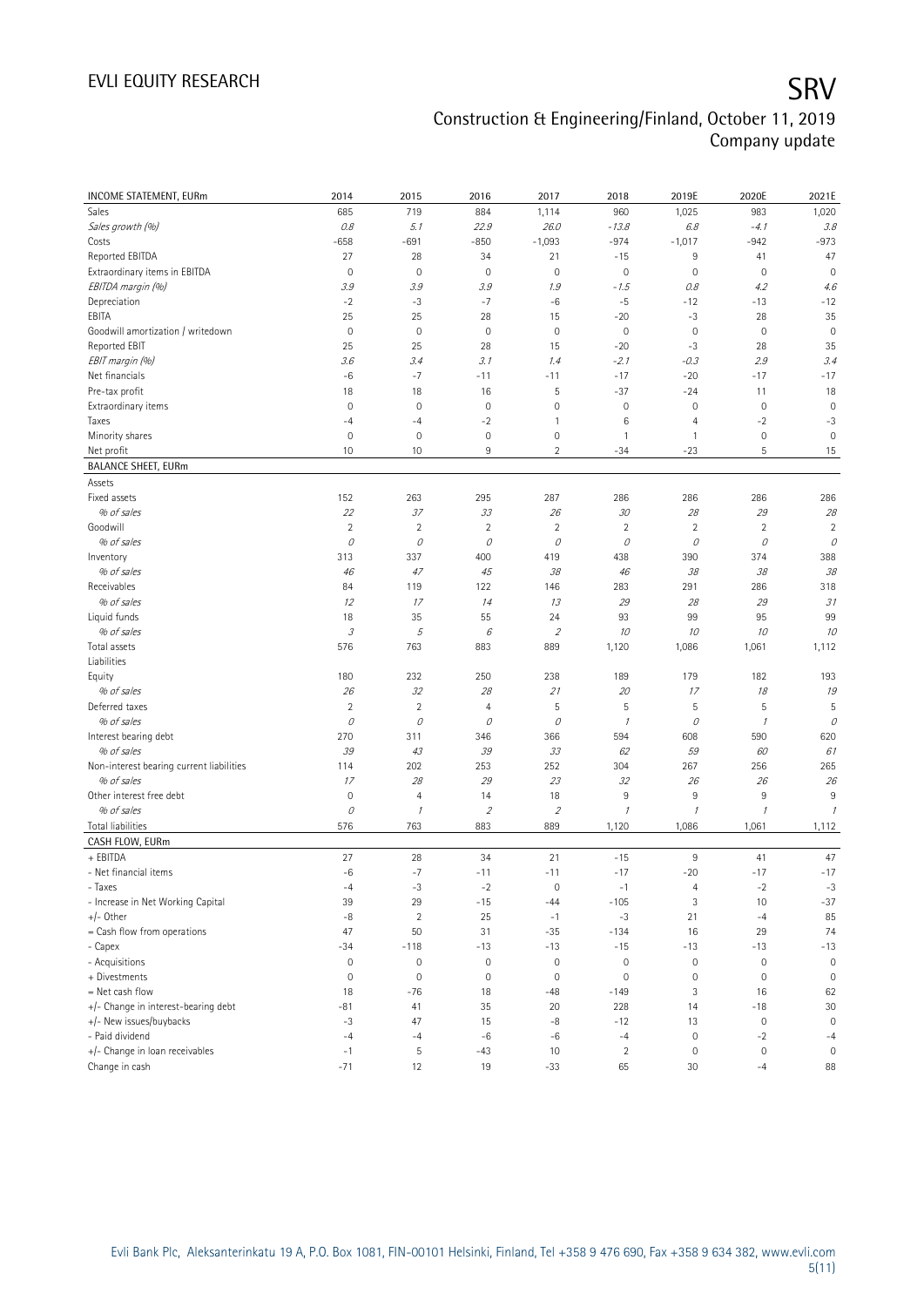| <b>KEY FIGURES</b>                  | 2015    | 2016    | 2017           | 2018      | 2019E    | 2020E   | 2021E   |
|-------------------------------------|---------|---------|----------------|-----------|----------|---------|---------|
| M-cap                               | 184     | 322     | 214            | 101       | 81       | 81      | 81      |
| Net debt                            | 276     | 291     | 343            | 501       | 508      | 495     | 521     |
| Enterprise value                    | 460     | 611     | 555            | 601       | 588      | 574     | 601     |
| Sales                               | 719     | 884     | 1,114          | 960       | 1,025    | 983     | 1,020   |
| EBITDA                              | 28      | 34      | 21             | $-15$     | 9        | 41      | 47      |
| EBIT                                | 25      | 28      | 15             | $-20$     | $-3$     | 28      | 35      |
| Pre-tax                             | 18      | 16      | 5              | $-37$     | $-24$    | 11      | 18      |
| Earnings                            | 10      | $9\,$   | $\overline{2}$ | $-34$     | $-23$    | 5       | 15      |
| Book value                          | 231     | 252     | 240            | 191       | 181      | 184     | 195     |
| Valuation multiples                 |         |         |                |           |          |         |         |
| EV/sales                            | 0.6     | 0.7     | 0.5            | 0.6       | 0.6      | 0.6     | 0.6     |
| EV/EBITDA                           | 16.5    | 17.9    | 26.3           | $-41.1$   | 68.9     | 14.0    | 12.8    |
| EV/EBITA                            | 18.8    | 22.2    | 36.1           | $-30.2$   | $-168.0$ | 20.4    | 17.4    |
| EV/EBIT                             | 18.8    | 22.2    | 36.1           | $-30.2$   | $-168.0$ | 20.4    | 17.4    |
| EV/operating cash flow              | 9.3     | 19.7    | $-16.0$        | $-4.9$    | 47.7     | 12.3    | 154.6   |
| EV/cash earnings                    | 25.6    | 29.3    | 55.7           | $-18.3$   | $-75.7$  | 25.9    | 22.3    |
| P/E                                 | 19.2    | 35.1    | 98.6           | $-3.0$    | $-3.5$   | 14.9    | 5.5     |
| P/E excl. goodwill                  | 19.2    | 35.1    | 98.6           | $-3.0$    | $-3.5$   | 14.9    | 5.5     |
| P/B                                 | 0.8     | 1.3     | 0.9            | 0.5       | 0.4      | 0.4     | 0.4     |
| P/sales                             | 0.3     | 0.4     | 0.2            | 0.1       | 0.1      | 0.1     | 0.1     |
| P/CF                                | 3.7     | 10.4    | $-6.2$         | $-0.8$    | 6.6      | 1.7     | 20.9    |
| Target EV/EBIT                      | 0.0     | 0.0     | $0.0\,$        | 0.0       | $-168.2$ | 20.4    | 17.4    |
| Target P/E                          | 0.0     | 0.0     | 0.0            | 0.0       | $-3.6$   | 15.4    | 5.7     |
| Target P/B                          | 0.0     | 0.0     | 0.0            | 0.0       | 0.5      | 0.5     | 0.4     |
| Per share measures                  |         |         |                |           |          |         |         |
| Number of shares                    | 59,325  | 59,500  | 59,500         | 59,581    | 59,581   | 59,581  | 59,581  |
| Number of shares (diluted)          | 59,325  | 59,500  | 59,500         | 59,581    | 59,581   | 59,581  | 59,581  |
| EPS                                 | 0.16    | 0.15    | 0.04           | $-0.57$   | $-0.39$  | 0.09    | 0.25    |
| EPS excl. goodwill                  | 0.16    | 0.15    | 0.04           | $-0.57$   | $-0.39$  | 0.09    | 0.25    |
| Cash EPS                            | 0.30    | 0.35    | 0.17           | $-0.55$   | $-0.13$  | 0.37    | 0.45    |
| Operating cash flow per share       | 0.84    | 0.52    | $-0.59$        | $-2.06$   | 0.21     | 0.78    | 0.07    |
| Capital employed per share          | 5.08    | 5.55    | 6.56           | 8.55      | 8.50     | 8.32    | 8.95    |
| Book value per share                | 3.90    | 4.25    | 4.03           | 3.21      | 3.04     | 3.09    | 3.28    |
| Book value excl. goodwill           | 3.87    | 4.22    | 4.01           | 3.18      | 3.01     | 3.07    | 3.25    |
| Dividend per share                  | 0.10    | 0.10    | 0.06           | 0.00      | 0.04     | 0.06    | 0.07    |
| Dividend payout ratio, %            | 61.8    | 64.5    | 164.3          | 0.0       | $-10.4$  | 65.9    | 30.0    |
| Dividend yield, %                   | 3.2     | 1.8     | 1.7            | 0.0       | 2.9      | 4.4     | 5.4     |
|                                     |         |         |                |           |          |         |         |
| Efficiency measures<br>ROE          | 4.7     | 3.8     | 0.9            | $-15.8$   | $-12.3$  | 3.0     | 7.7     |
|                                     |         |         |                |           |          | 4.4     |         |
| <b>ROCE</b>                         | 5.1     | 5.2     | 3.5            | $-2.1$    | 0.8      |         | 5.1     |
| Financial ratios                    |         |         |                |           |          |         |         |
| Capex/sales, %                      | 16.5    | 1.5     | 1.2            | 1.5       | 1.2      | 1.3     | 1.2     |
| Capex/depreciation excl. goodwill,% | 3,408.1 | 199.0   | 236.8          | 275.5     | 104.3    | 97.4    | 102.4   |
| Net debt/EBITDA, book-weighted      | 9.9     | 8.5     | 16.2           | $-34.3$   | 59.6     | 12.0    | 11.1    |
| Debt/equity, market-weighted        | 1.7     | 1.1     | 1.7            | 5.9       | 7.5      | 7.3     | 7.7     |
| Equity ratio, book-weighted         | 33.3    | 30.6    | 29.8           | 19.0      | 18.6     | 19.5    | 19.6    |
| Gearing                             | 1.19    | 1.16    | 1.44           | 2.66      | 2.85     | 2.72    | 2.70    |
| Number of employees, average        | 1,008   | 1,081   | 1,108          | 1,057     | 1,057    | 1,057   | 1,057   |
| Sales per employee, EUR             | 713,492 | 817,761 | 1,005,505      | 908,136   | 970,185  | 929,991 | 965,393 |
| EBIT per employee, EUR              | 24,306  | 25,532  | 13,899         | $-18,827$ | $-3,311$ | 26,687  | 32,739  |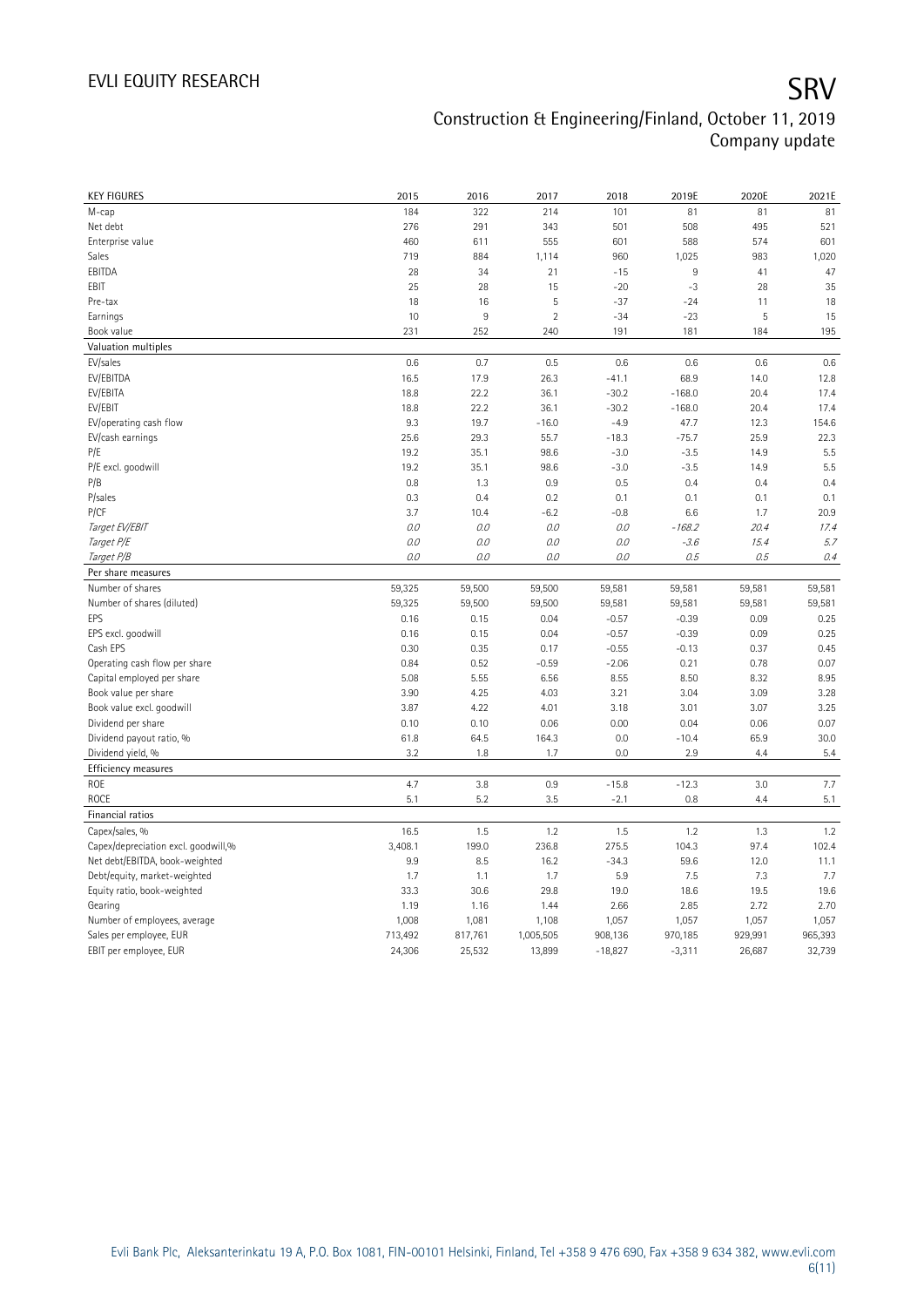### EVLI EQUITY RESEARCH SRV Construction & Engineering/Finland, October 11, 2019 Company update

COMPANY DESCRIPTION: SRV is a Finnish project management contractor who develops and builds commercial and business premises, residential units as well as infrastructure and logistics projects. The company operates in Finland and Russia.

### INVESTMENT CASE:

| <b>OWNERSHIP STRUCTURE</b>                 | <b>SHARES</b> | <b>EURm</b> | 0/0   |
|--------------------------------------------|---------------|-------------|-------|
| Kolpi Investments Oy                       | 11,505,457    | 15.647      | 19.3% |
| Kokkila Timo Tapani                        | 7,617,216     | 10.359      | 12.8% |
| Kokkila Tuomas                             | 6,494,422     | 8.832       | 10.9% |
| Kokkila Lauri                              | 6,494,422     | 8.832       | 10.9% |
| Tiiviste-Group Oy                          | 6,411,821     | 8.720       | 10.8% |
| Nordea Life Insurance Finland Ltd.         | 1,725,685     | 2.347       | 2.9%  |
| The State Pension Fund                     | 1,170,000     | 1.591       | 2.0%  |
| Ilmarinen Mutual Pension Insurance Company | 962,822       | 1.309       | 1.6%  |
| SRV Yhtiöt Oyj                             | 918,599       | 1.249       | 1.5%  |
| OP-Suomi Value fund                        | 716,666       | 0.975       | 1.2%  |
| Ten largest                                | 44,017,110    | 59.863      | 74%   |
| Residual                                   | 15,563,866    | 21.167      | 26%   |
| Total                                      | 59,580,976    | 81.030      | 100%  |

| EARNINGS CALENDAR |                       |
|-------------------|-----------------------|
| October 31, 2019  | Q <sub>3</sub> report |
| February 06, 2020 | FY 2019 Results       |
| April 29, 2020    | Q1 report             |
| July 21, 2020     | Q <sub>2</sub> report |
| OTHER EVENTS      |                       |
|                   |                       |

| COMPANY MISCELLANEOUS |                            |
|-----------------------|----------------------------|
| CEO: Saku Sipola      | Tarvonsalmenkatu 15, Espoo |
| CFO: Ilkka Pitkänen   | Tel: +358 20 145 5200      |
| IR:                   |                            |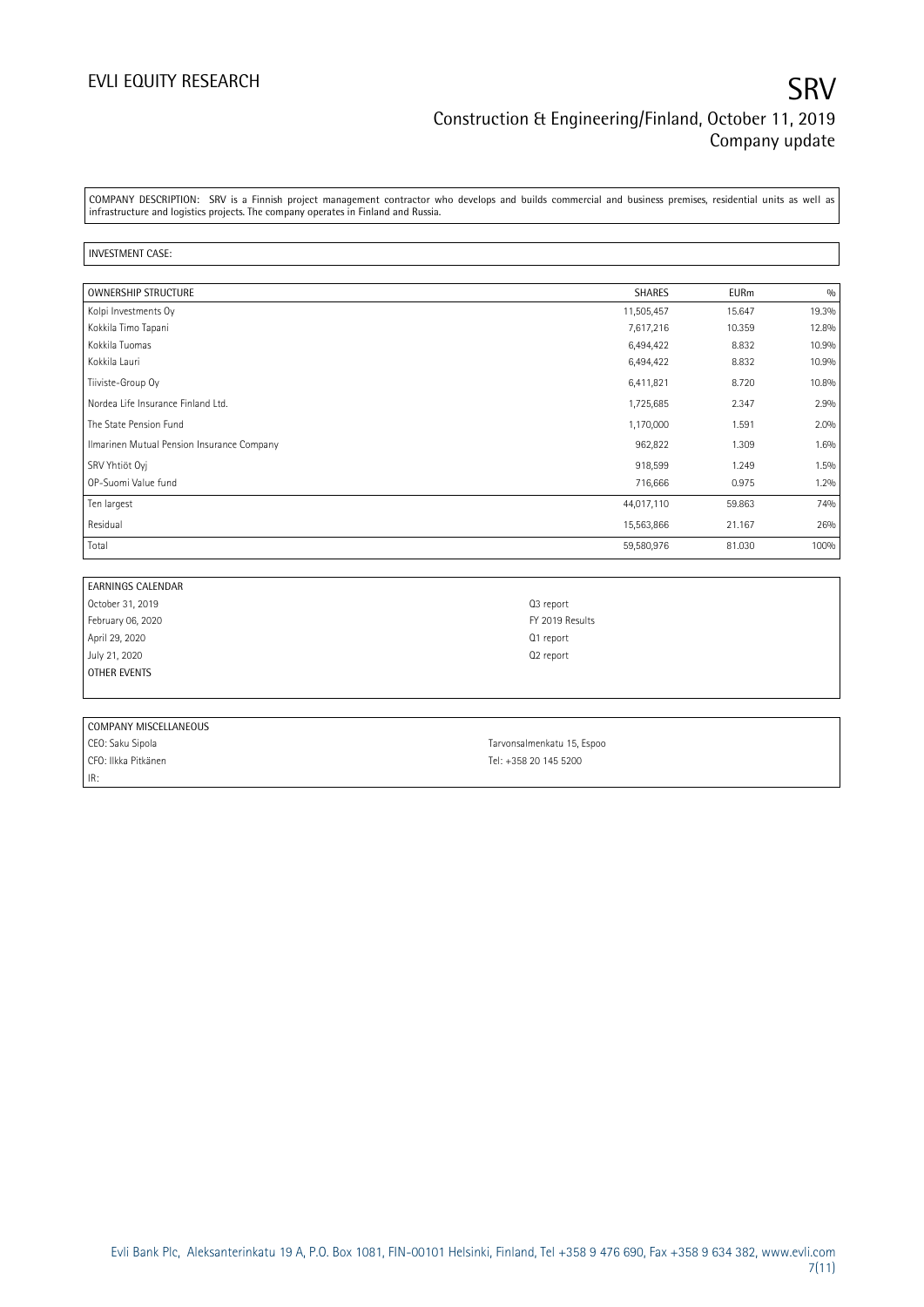DEFINITIONS

| P/E                                                                                  | EPS                                                                                   |  |  |
|--------------------------------------------------------------------------------------|---------------------------------------------------------------------------------------|--|--|
| Price per share                                                                      | Profit before extraordinary items and taxes<br>$-$ income taxes $+$ minority interest |  |  |
| Earnings per share                                                                   |                                                                                       |  |  |
|                                                                                      | Number of shares                                                                      |  |  |
|                                                                                      |                                                                                       |  |  |
| P/Sales                                                                              | <b>DPS</b>                                                                            |  |  |
| Market cap                                                                           | Dividend for the financial period per share                                           |  |  |
| Sales                                                                                |                                                                                       |  |  |
|                                                                                      |                                                                                       |  |  |
| P/BV                                                                                 | <b>CEPS</b>                                                                           |  |  |
| Price per share                                                                      | Gross cash flow from operations<br>Number of shares                                   |  |  |
| Shareholders' equity $+$ taxed provisions per share                                  |                                                                                       |  |  |
| P/CF                                                                                 | EV/Share                                                                              |  |  |
| Price per share                                                                      | Enterprise value                                                                      |  |  |
|                                                                                      |                                                                                       |  |  |
| Operating cash flow per share                                                        | Number of shares                                                                      |  |  |
|                                                                                      |                                                                                       |  |  |
| EV (Enterprise value)<br>Market cap + net $debt$ + minority interest at market value | Sales/Share<br>Sales                                                                  |  |  |
|                                                                                      |                                                                                       |  |  |
| - share of associated companies at market value                                      | Number of shares                                                                      |  |  |
| Net debt                                                                             | EBITDA/Share                                                                          |  |  |
| Interest bearing debt - financial assets                                             | Earnings before interest, tax, depreciation and amortisation                          |  |  |
|                                                                                      | Number of shares                                                                      |  |  |
|                                                                                      |                                                                                       |  |  |
| EV/Sales                                                                             | EBIT/Share                                                                            |  |  |
| Enterprise value                                                                     | Operating profit                                                                      |  |  |
| Sales                                                                                | Number of shares                                                                      |  |  |
|                                                                                      |                                                                                       |  |  |
| EV/EBITDA                                                                            | EAFI/Share                                                                            |  |  |
| Enterprise value                                                                     | Pretax profit                                                                         |  |  |
| Earnings before interest, tax, depreciation and amortisation                         | Number of shares                                                                      |  |  |
|                                                                                      |                                                                                       |  |  |
| EV/EBIT                                                                              | Capital employed/Share                                                                |  |  |
| Enterprise value                                                                     | Total assets - non interest bearing debt                                              |  |  |
| Operating profit                                                                     | Number of shares                                                                      |  |  |
|                                                                                      |                                                                                       |  |  |
| Div yield, %<br>Dividend per share                                                   | Total assets                                                                          |  |  |
|                                                                                      | Balance sheet total                                                                   |  |  |
| Price per share                                                                      |                                                                                       |  |  |
|                                                                                      | Interest coverage (x)                                                                 |  |  |
| Payout ratio, %<br><b>Total dividends</b>                                            | Operating profit                                                                      |  |  |
| Earnings before extraordinary items and taxes - income taxes + minority interest     | Financial items                                                                       |  |  |
|                                                                                      |                                                                                       |  |  |
| Net cash/Share                                                                       | Asset turnover (x)                                                                    |  |  |
| Financial assets - interest bearing debt                                             | Turnover                                                                              |  |  |
| Number of shares                                                                     | Balance sheet total (average)                                                         |  |  |
|                                                                                      |                                                                                       |  |  |
| ROA, %                                                                               | Debt/Equity, %                                                                        |  |  |
| Operating profit + financial income + extraordinary items                            | Interest bearing debt                                                                 |  |  |
| Balance sheet total - interest free short term debt                                  | Shareholders' equity + minority interest + taxed provisions                           |  |  |
| - long term advances received and accounts payable (average)                         |                                                                                       |  |  |
|                                                                                      |                                                                                       |  |  |
| ROCE, %                                                                              | Equity ratio, %                                                                       |  |  |
| Profit before extraordinary items + interest expenses + other financial costs        | Shareholders' equity $+$ minority interest $+$ taxed provisions                       |  |  |
| Balance sheet total - non interest bearing debt (average)                            | Total assets - interest free loans                                                    |  |  |
|                                                                                      |                                                                                       |  |  |
| ROE, %                                                                               | CAGR, %                                                                               |  |  |
| Profit before extraordinary items and taxes - income taxes                           | Cumulative annual growth rate $=$ Average growth per year                             |  |  |
| Shareholders' equity + minority interest + taxed provisions (average)                |                                                                                       |  |  |
|                                                                                      |                                                                                       |  |  |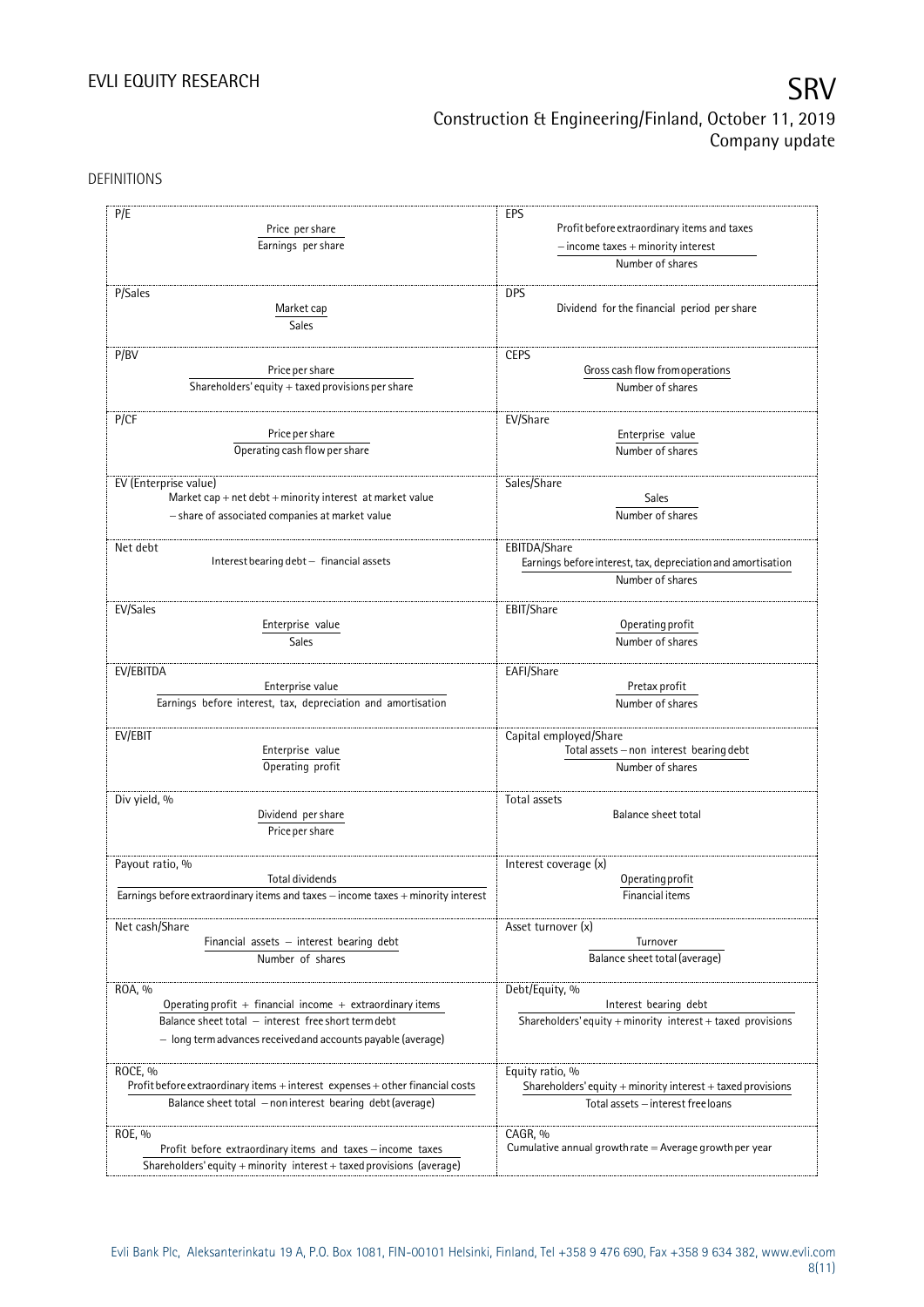Important Disclosures

Evli Research Partners Plc ("ERP") uses 12-month target prices. Target prices are defined by utilizing analytical techniques based on financial theory including (but not limited to) discounted cash flow analysis and comparative valuation. The selection of valuation methods depends on different circumstances. Target prices may be altered on the basis of new information coming to light in the underlying company or changes in interest rates, changes in foreign exchange rates, other securities prices or market indices or outlook for the aforementioned factors or other factors that may change the conditions of financial markets. Recommendations and changes by analysts are available at <https://research.evli.com/JasperAllModels.action?authParam=key;461&authParam=x;G3rNagWrtf7K&authType=3> Investment recommendations are defined as follows: Target price compared to share price Recommendation<br>  $\leq -10\%$  $\langle 5, 10, 10 \rangle$  SELL<br> $\langle -10, 10, 10 \rangle$  SELL  $-10 - (+10) \%$  HOL<br>  $> 10 \%$  RIJY  $> 10\%$ ERP's investment recommendation of the analyzed company is updated at least 2 timer per year. 60% 53% 50% 39% 40% 30% 20% 8% 10%  $0%$ Sell Hold Buy

The graph above shows the distribution of ERP's recommendations of companies under coverage in 1st of February 2019. If recommendation is not given, it is not mentioned here.

### Name(s) of the analyst(s): Salokivi

This research report has been prepared by Evli Research Partners Plc ("ERP" or "Evli Research"). ERP is a subsidiary of Evli Bank Plc. Production of the investment recommendation has been concluded on 11.10.2019, 9:00. This report has been published on 11.10.2019, 9:15.

None of the analysts contributing to this report, persons under their guardianship or corporations under their control have a position in the shares of the company or related securities.

The date and time for any price of financial instruments mentioned in the recommendation refer to the previous trading day's closing price(s) unless otherwise stated in the report.

Each analyst responsible for the content of this report assures that the expressed views accurately reflect the personal views of each analyst on the covered companies and securities. Each analyst assures that (s)he has not been, nor are or will be, receiving direct or indirect compensation related to the specific recommendations or views contained in this report.

Companies in the Evli Group, affiliates or staff of companies in the Evli Group, may perform services for, solicit business from, hold long or short positions in, or otherwise be interested in the investments (including derivatives) of any company mentioned in the publication or report.

Neither ERP nor any company within the Evli Group have managed or co-managed a public offering of the company's securities during the last 12 months prior to, received compensation for investment banking services from the company during the last 12 months prior to the publication of the research report.

ERP may pursue an assignment from the issuer(s) of the financial instruments mentioned in the recommendation or this report. These assignments may have a limited economic or financial impact on ERP and/or Evli. Under such assignments ERP may perform services including, but not limited to, arranging investor meetings or –events, investor relations communication advisory and production of research material.

ERP has signed an agreement with the issuer of the financial instruments mentioned in the recommendation, which includes production of research reports. This assignment has a limited economic and financial impact on ERP and/or Evli. Under the assignment ERP performs services including, but not limited to,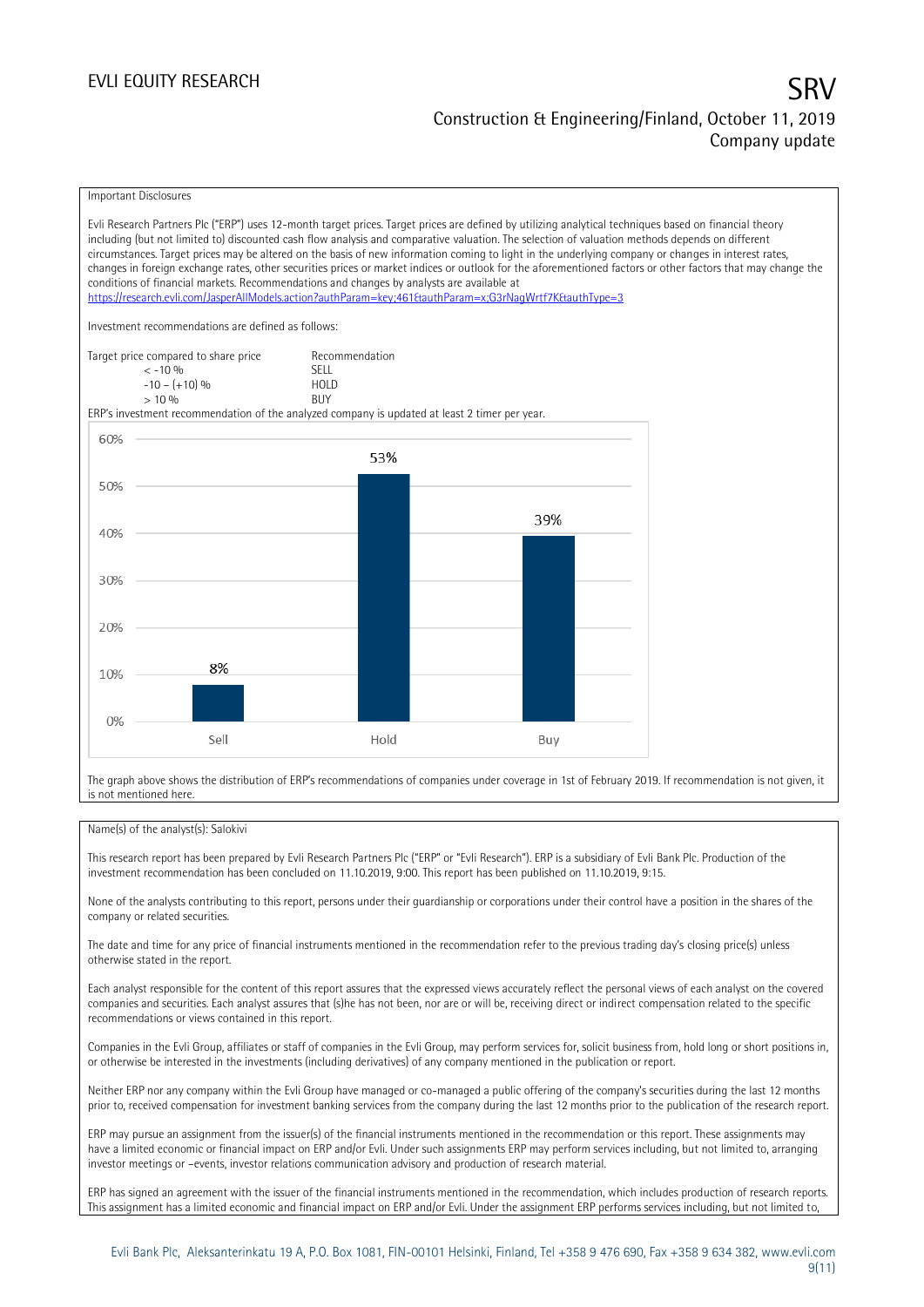arranging investor meetings or –events, investor relations communication advisory and production of research material.

ERP or another company within the Evli Group does not have an agreement with the company to perform market making services.

For the prevention and avoidance of conflicts of interests with respect to this report, there is an information barrier (Chinese wall) between Investment Research and Corporate Finance units concerning unpublished investment banking services to the company. The remuneration of the analyst(s) is not tied directly or indirectly to investment banking transactions performed by Evli Bank Plc or any company within Evli Group.

This report has not been disclosed to the company prior to its dissemination.

This report is provided and intended for informational purposes only and may not be used or considered under any circumstances as an offer to sell or buy any securities or as advice to trade any securities.

This report is based on sources ERP considers to be correct and reliable. The sources include information providers Reuters and Bloomberg, stock-exchange releases from the companies and other company news, Statistics Finland and articles in newspapers and magazines. However, ERP does not guarantee the materialization, correctness, accuracy or completeness of the information, opinions, estimates or forecasts expressed or implied in the report. In addition, circumstantial changes may have an influence on opinions and estimates presented in this report. The opinions and estimates presented are valid at the moment of their publication and they can be changed without a separate announcement. Neither ERP nor any company within the Evli Group are responsible for amending, correcting or updating any information, opinions or estimates contained in this report. Neither ERP nor any company within the Evli Group will compensate any direct or consequential loss caused by or derived from the use of the information represented in this publication.

All information published in this report is for the original recipient's private and internal use only. ERP reserves all rights to the report. No part of this publication may be reproduced or transmitted in any form or by any means, electronic, mechanical, photocopying, recording or otherwise, or stored in any retrieval system of any nature, without the written permission of ERP.

This report or its copy may not be published or distributed in Australia, Canada, Hong Kong, Japan, New Zealand, Singapore or South Africa. The publication or distribution of this report in certain other jurisdictions may also be restricted by law. Persons into whose possession this report comes are required to inform themselves about and to observe any such restrictions.

Evli Bank Plc is not registered as a broker-dealer with the U. S. Securities and Exchange Commission ("SEC"), and it and its analysts are not subject to SEC rules on securities analysts' certification as to the currency of their views reflected in the research report. Evli Bank is not a member of the Financial Industry Regulatory Authority ("FINRA"). It and its securities analysts are not subject to FINRA's rules on Communications with the Public and Research Analysts and Research Reports and the attendant requirements for fairness, balance and disclosure of potential conflicts of interest. This research report is only being offered in U.S. by Auerbach Grayson & Company, LLC (Auerbach Grayson) to Major U.S. Institutional Investors and is not available to, and should not be used by, any U.S. person or entity that is not a Major U.S. Institutional Investor. Auerbach Grayson is a broker-dealer registered with the U.S. Securities and Exchange Commission and is a member of the FINRA. U.S. entities seeking more information about any of the issuers or securities discussed in this report should contact Auerbach Grayson. The securities of non-U.S. issuers may not be registered with or subject to SEC reporting and other requirements.

ERP is not a supervised entity but its parent company Evli Bank Plc is supervised by the Finnish Financial Supervision Authority.